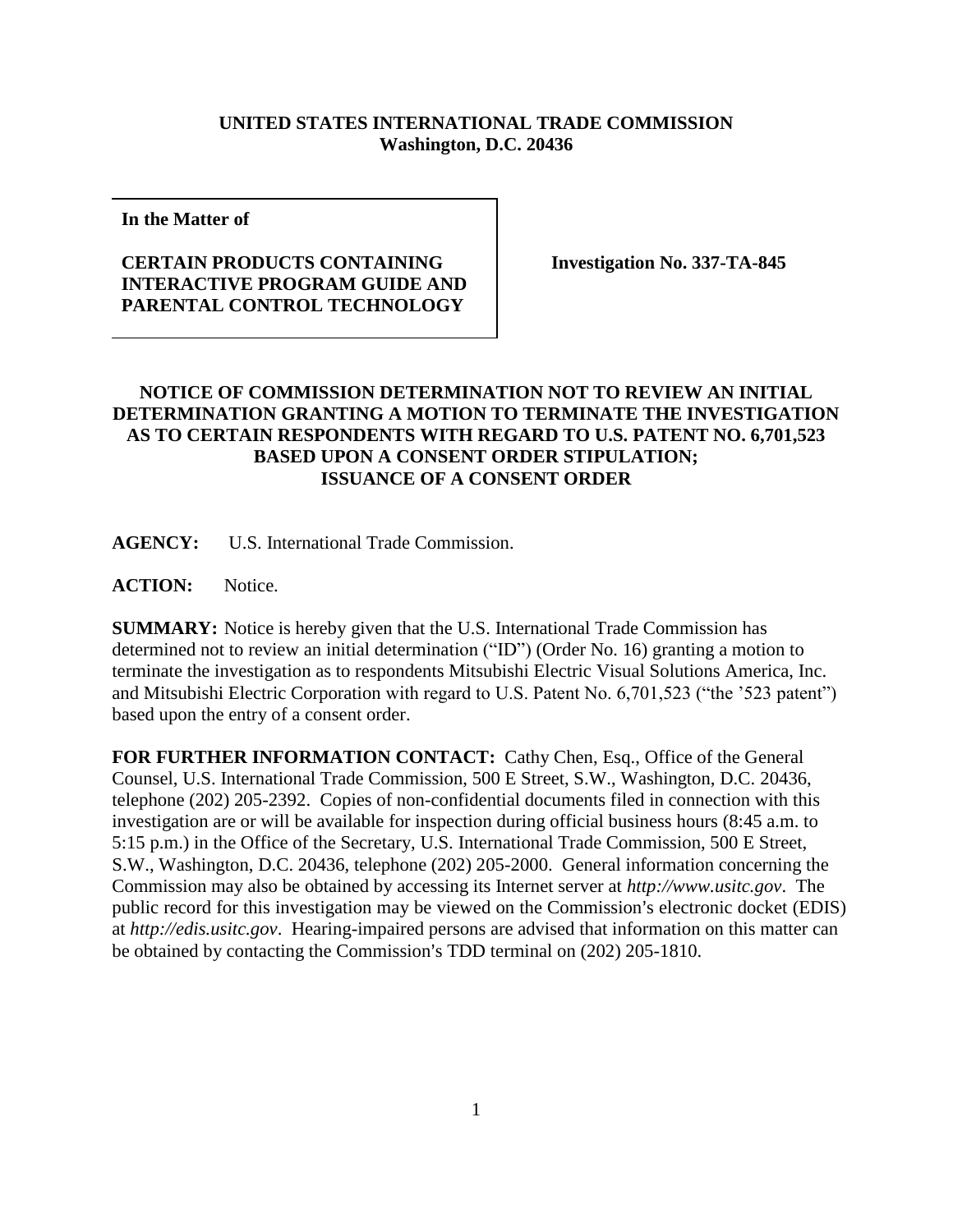**SUPPLEMENTARY INFORMATION:** The Commission instituted this investigation on June 6, 2012, based on a complaint filed on behalf of Index Systems, Inc. of the British Virgin Islands; Rovi Corporation; Rovi Guides, Inc.; Rovi Technologies Corporation; Starsight Telecast, Inc.; and United Video Properties, Inc., all of Santa Clara, California on May 1, 2012. 77 *Fed. Reg.* 33487 (June 6, 2012). The complaint alleged violations of section 337 of the Tariff Act of 1930, as amended, 19 U.S.C. § 1337, by reason of infringement of certain claims of the '523 patent; U.S. Patent No. 6,898,762; U.S. Patent No. 7,065,709; U.S. Patent No. 7,103,906; U.S. Patent No. 7,225,455; U.S. Patent No. 7,493,643; and U.S. Patent No. 8,112,776. The respondents named in the Commission's notice of investigation are LG Electronics, Inc. of Seoul, Korea; LG Electronics U.S.A., Inc. of Englewood Cliffs, New Jersey; Mitsubishi Electric Corp. of Tokyo, Japan; Mitsubishi Electric US Holdings, Inc. of Cypress, California; Mitsubishi Electric and Electronics USA, Inc. of Vernon Hills, Illinois; Mitsubishi Electric Visual Solutions America, Inc. of Irvine, California; Mitsubishi Digital Electronics America, Inc. of Irvine, California; Netflix Inc. of Los Gatos, California; Roku, Inc. of Saratoga, California; and Vizio, Inc. of Irvine, California.

On August 22, 2012, respondents Mitsubishi Electric US Holdings, Mitsubishi Electric and Electronics USA, Inc., and Mitsubishi Digital Electronics America, Inc. filed a motion under Commission rule 2l0.2l(a), l9 C.F.R. § 210.21(a), stating that they should be terminated from the investigation for good cause because they do not design, manufacture, import, sell for importation, or sell in the United States after importation any televisions, media players, or software applications that include interactive program guide or parental control functionality. The movants represented that the complainants and other respondents consented to the motion. On September 4, 2012, the administrative law judge ("ALJ") granted the motion, finding good cause. No petitions for review were filed and the Commission determined not to review.

On October 26, 2012, respondents Mitsubishi Electric Visual Solutions America, Inc. and Mitsubishi Electric Corporation (collectively "Mitsubishi") filed a motion to terminate themselves from the investigation with regard to the '523 patent based upon the entry of a consent order. Mitsubishi represented that the complainants and the other respondents did not oppose the motion. On November 6, 2012, the ALJ issued the subject ID, granting the motion to terminate Mitsubishi from the investigation with regard to the '523 patent. The ALJ found that the consent order stipulation complies with the requirements of Commission Rule  $210.21(c)(3)$ (19 C.F.R. § 210.21(c)(3)) and that terminating Mitsubishi from the investigation would not be contrary to the public interest. None of the parties petitioned for review of the ID.

The Commission has determined not to review the ID and to issue a consent order.

The authority for the Commission's determination is contained in section 337 of the Tariff Act of 1930, as amended (19 U.S.C. § 1337), and in section 210.42 of the Commission's Rules of Practice and Procedure (19 C.F.R. § 210.42).

By order of the Commission.